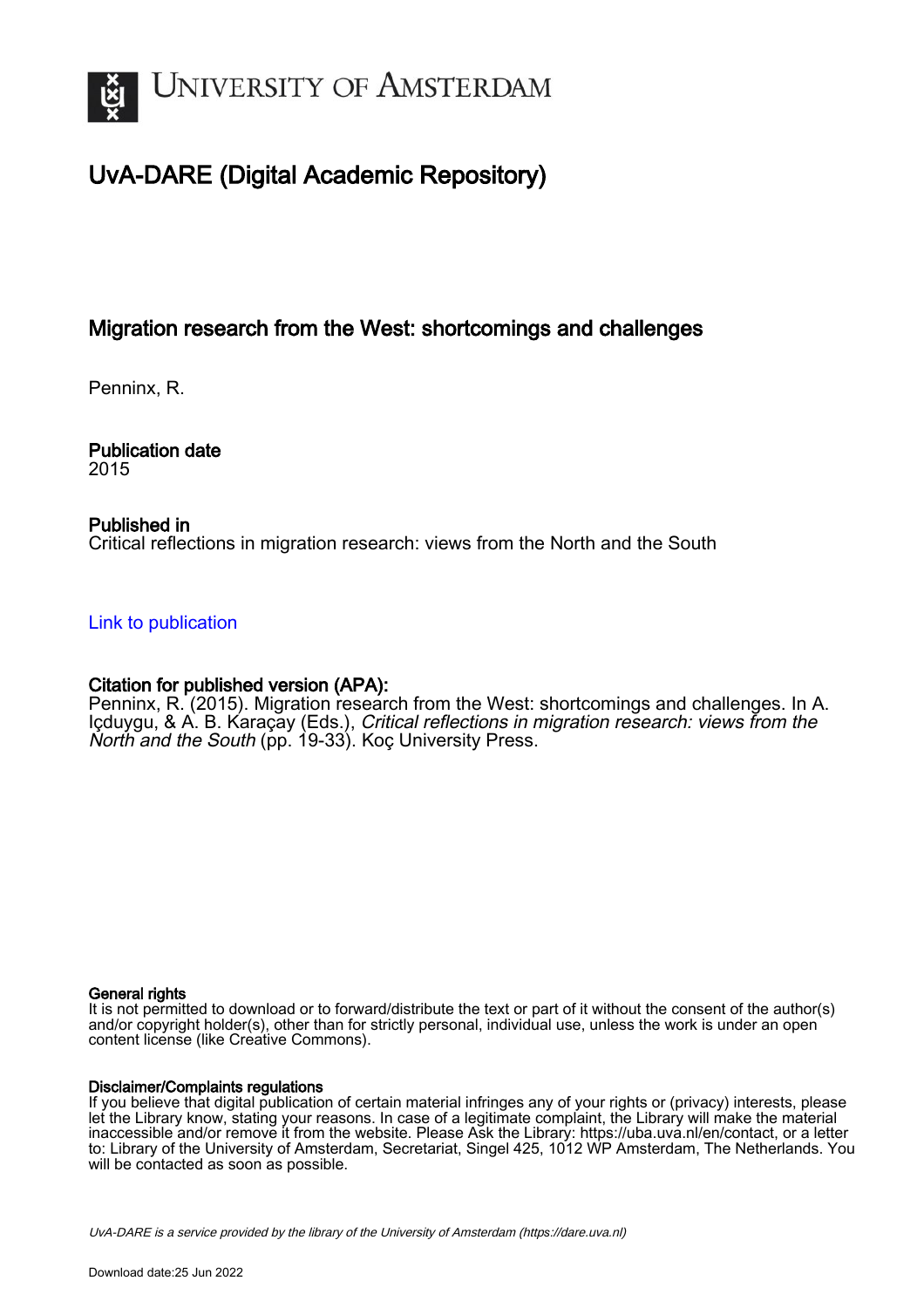## **1**

#### Migration Research from the West:

#### Shortcomings and Challenges

RINUS PENNINX

#### Introduction

International Migration, Integration and Social Cohesion in Europe (IMISCOE) was established on April 1st, 2004, as a collaboration of then 19 research institutes in the field of migration and integration. It was funded for a five-year period by Directorate General (DG) Research, part of the European Commission (EC), through the 6th Framework Programme, as a "Network of Excellence." The EC funding for five years should lead to a sustainable form of European cooperation between researchers within the EU. The funding was not meant for research itself, but for building a sustainable infrastructure expressing itself in research programming, the training of future researchers and practitioners, and the dissemination of the results of research to a wide audience.

The Network has worked successfully on these tasks: it has expanded its participation to 23 institutes and more than 500 researchers; it has generated a great number of publications based on systematic comparison and many proposals for new comparative and interdisciplinary research. It has built an infrastructure for the training of future researchers and has taken a great number of initiatives for dissemination of the knowledge that is brought together or generated within the Network.**<sup>1</sup>**

**<sup>1</sup>** Details to be found on www.imiscoe.org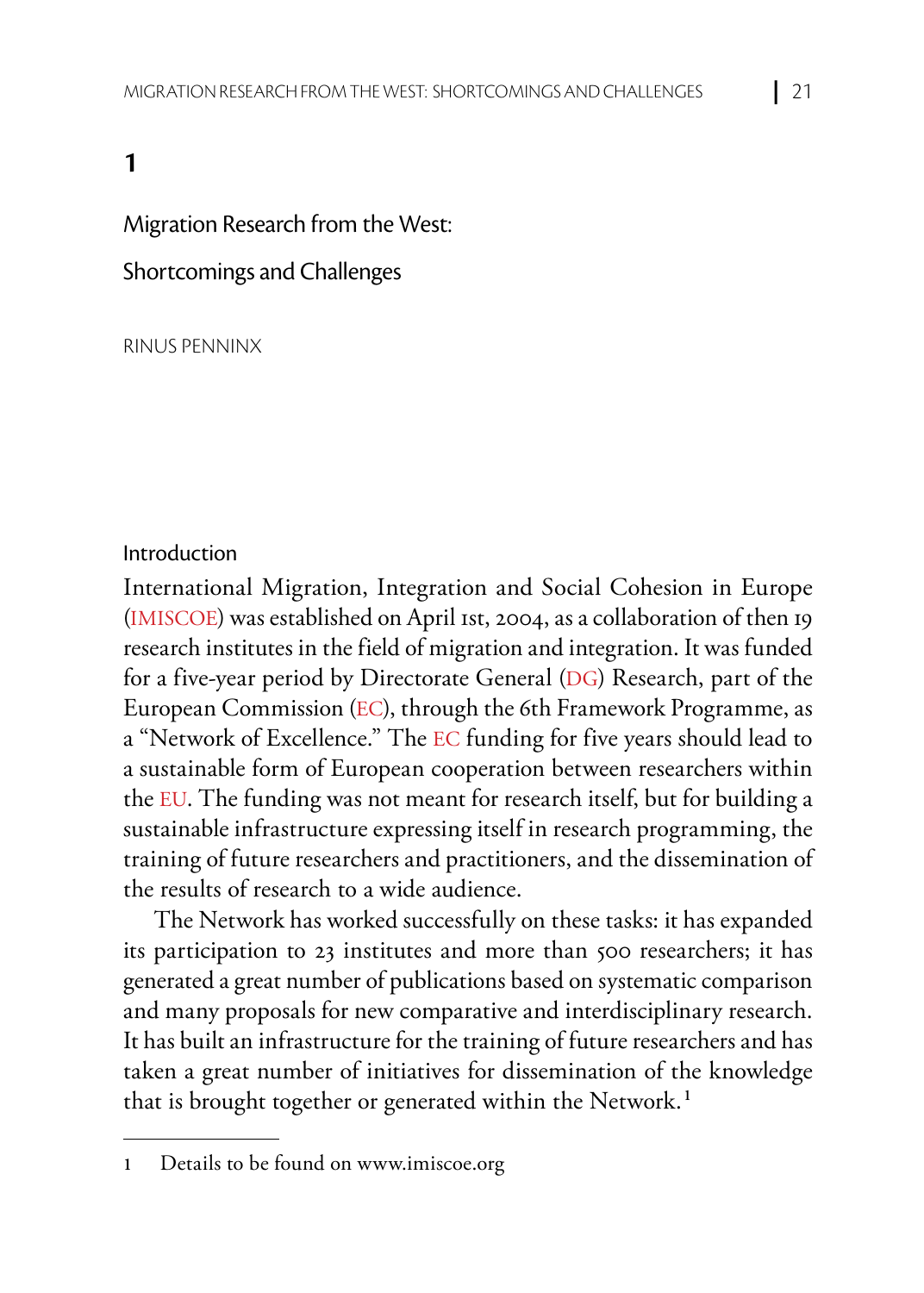The official period of EC funding ended on April 1, 2009.**<sup>2</sup>** However, in view of positive internal and external evaluations, the 23 institutes have decided to continue as an independent organization under the name IMISCOE Research Network. The core funding of this new Network is based on the fees of member institutes and individual members. A new Consortium Agreement, a Plan of Activities, and a Work Plan for the first year have been prepared and accepted. The IMISCOE Research Network has furthermore decided to expand its membership. It expects to have about 30 institutional members by the end of 2010.

This paper is not built upon a pre-supposed opposition of views from the West as against views from the South and East, but elaborates more on a critical observation of the state of research in the West—that is, in Europe.**<sup>3</sup>** To this end, firstly, a brief outline that focuses on the changes in the European scene in the field of international migration and settlement of immigrants since the mid-1970s will be presented. It is followed by an elaboration of the relation between the themes of migration and development. Secondly, it indicates how European societies have reacted to these changes. Thirdly, the paper offers a sketch of how the research world has reacted to these changes, particularly asking what it has contributed to our understanding of the new dynamics and indicating where it has failed to do so. This leads, fourthly, to the question of what possible improvements we can make to our research efforts in the near future.

#### Changing Patterns of Immigration and Settlement in Europe

In the last five decades, there have been tremendous changes in migration movements in Europe. Not only has immigration in Europe increased immensely, but the origin of the immigrants has also changed completely:

**<sup>2</sup>** The European Commission has allowed IMISCOE to use its under-spending during its five official years in its sixth year.

**<sup>3</sup>** Much of what is elaborated on in the following builds on the early state-ofthe-art study that was produced within the IMISCOE context, see Penninx et al. 2006.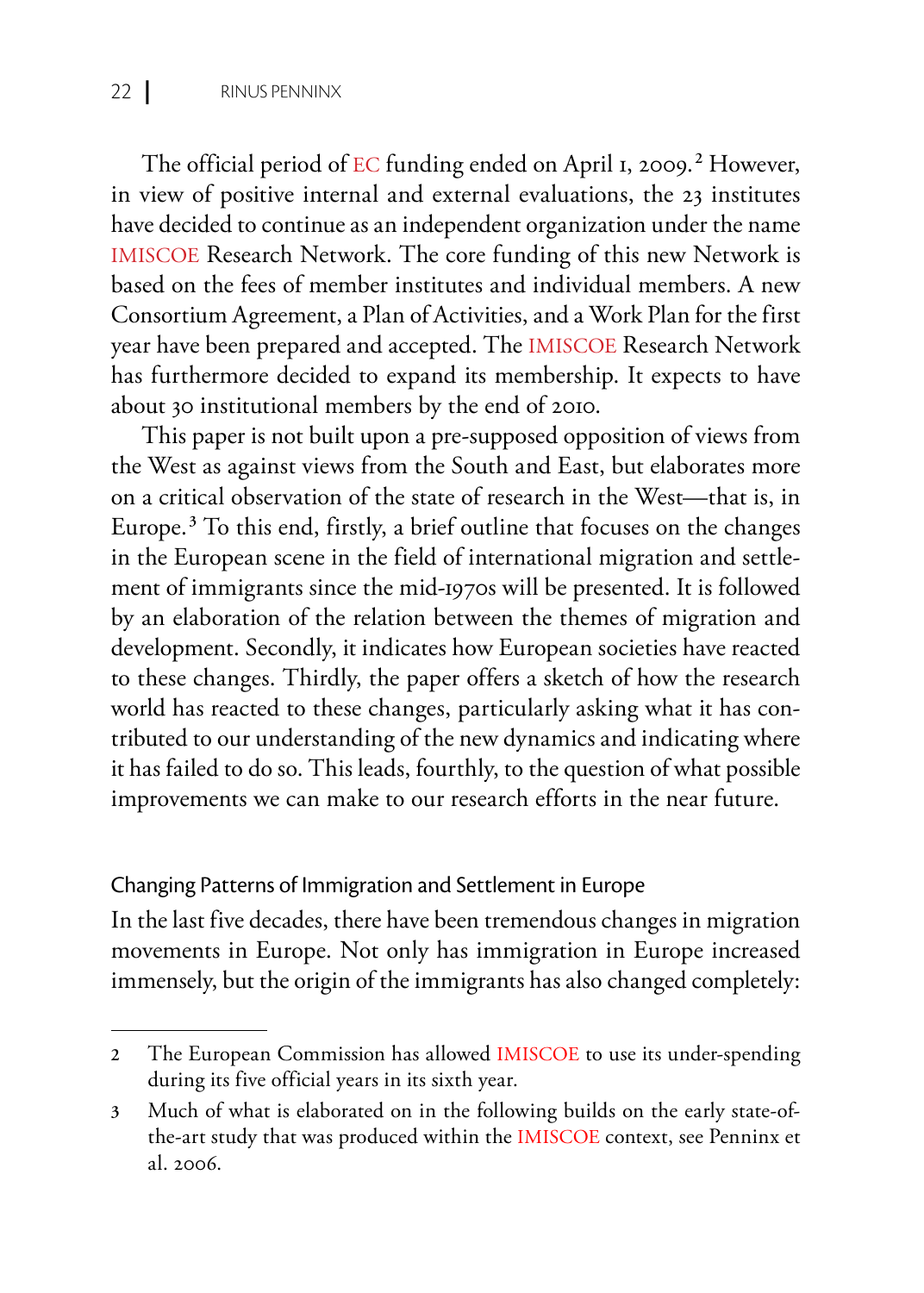while migrants were predominantly from Europe and the circum-Mediterranean area until the 1960s,**<sup>4</sup>** they have subsequently come from all over the world. All of the European countries have, to a certain extent, become immigration countries.

Another characteristic of the recent movements is that they have become more fluid than they were in the past: people come for shorter periods of time, go back and forth in cyclical processes, and have different destinations. There is much less on-and-off migration followed by permanent settlement. There are many more continuous multiple relations between origin and destination and new hybrid relations and communities that blur distinct borders of belonging and integration. This may lead to new practices of residence, integration, and community formation. Researchers are exploring these phenomena according to new notions such as transnationalism. Policymakers are asking the uneasy question of what such practices mean for integration.

Finally, when the migration scene of Europe in the 1960s is compared with the situation in later decades, another change is observed: migration movements changed from demand-driven worker migration to more supply-driven migration of refugees, asylum seekers, and dependents of earlier immigrants in the 1980s and 1990s. It is only during the last decade that demand-driven migration re-emerged for specific countries, sectors and levels of skills.

## Reactions of European Societies: Changing Policies

An issue of concern is how European states and societies have reacted through changing policies of immigration, integration of immigrants, and policies of migration and development. Firstly, what has changed in the *regulation of international migration*? As a general trend, immigration policies have developed from rather liberal ones in the 1960s and early 1970s, facilitating demand-driven temporary immigration, to much more

**<sup>4</sup>** Exceptions were the (ex-)colonial immigrants in the UK, the Netherlands, France, and Portugal.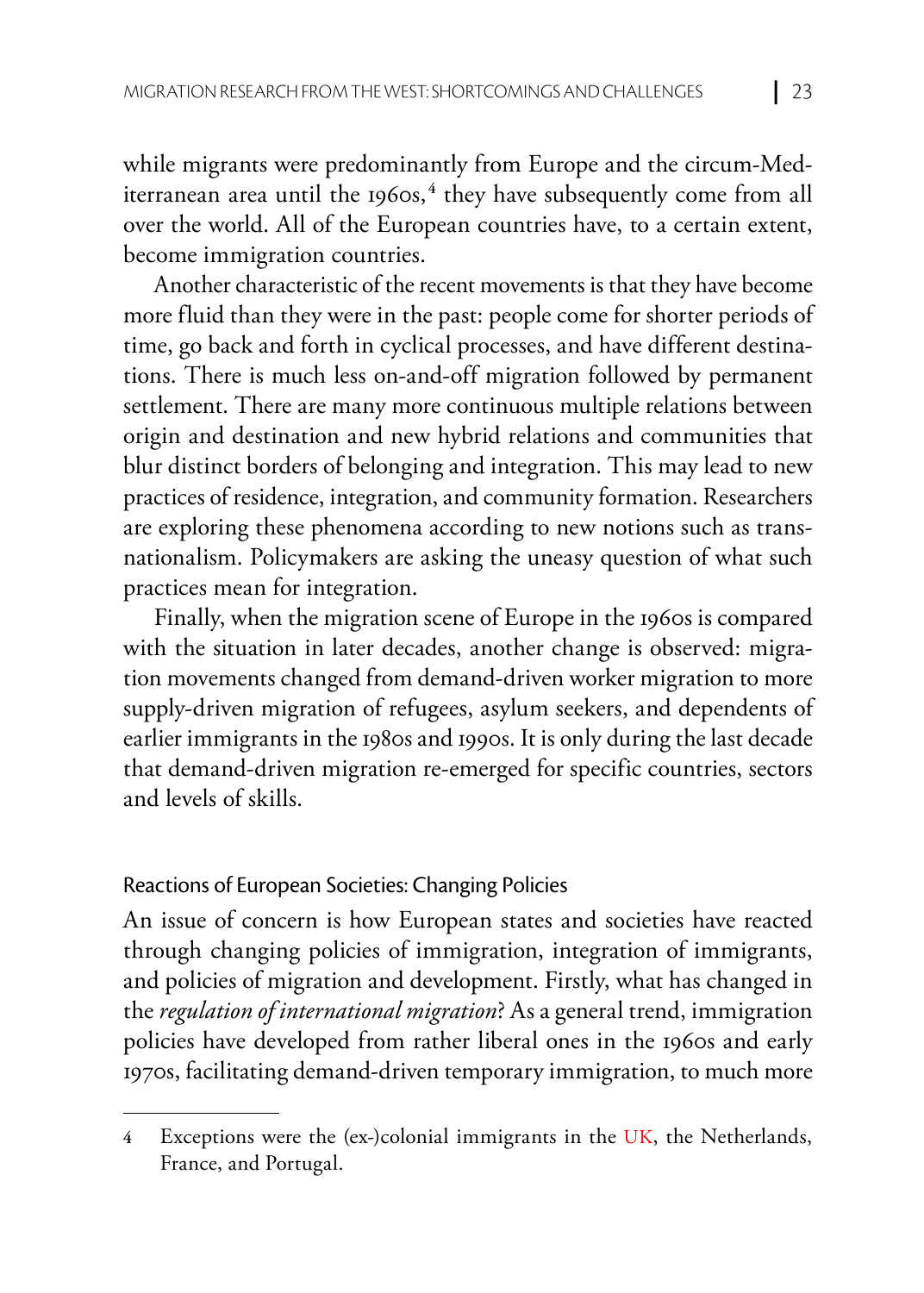restrictive policies after 1973 to keep out unsolicited immigrants. This took place at the national level, primarily in northwestern European states. Later, from the end of the 1990s on, this was also expressed in EU policies in which restrictions on third-country nationals have been the prime policy-driver. This is clearly expressed in the types of common aims and directives that have been developed in EU policies and in the *acquis* that is enforced on new EU members. The other side of the coin to these EU policies is that they have created free circulation of EU citizens and long-term third-country nationals within an enlarging EU area. This amounts to a paradoxical trend towards "free mobility" for those within and increasing closure for those outside the EU.

This general tendency towards restrictiveness has had a rather special internal dynamic. At the end of the 1980s and the beginning of the 1990s, the inadequacy of policies for regulating migration led to a kind of trauma of failure of migration management in northwestern European countries. Particularly, the failure to manage unsolicited migration has led, in a spiral movement, to ever more restrictive policies, which have, in turn, created more illegality and, consequently, necessitated the creation of more instruments to combat such illegality. One might even say that this trauma of failed migration management has led to reluctance to cooperate on the new demand-driven or desired migration that emerged during the last decade.

A focus in the last few decades on the development of *integration policies* in European countries makes it clear that these policies were non-existent in the beginning. There has been a strong tendency within European countries to call themselves non-immigration countries and declare the actual immigrants they received or attracted to be "temporary" migrants, thereby creating a logic according to which there was no necessity to have integration policies. Terms like "guest workers" indicated the (assumed) temporary character of the phenomenon. There have been a few early exceptions to this rule: in Sweden, for example, integration policies had already started in the late 1970s and in the Netherlands in the early 1980s. However, most of the western European countries only started to think about integration policies in the 1990s, and soon thereafter it became a central political theme in Europe.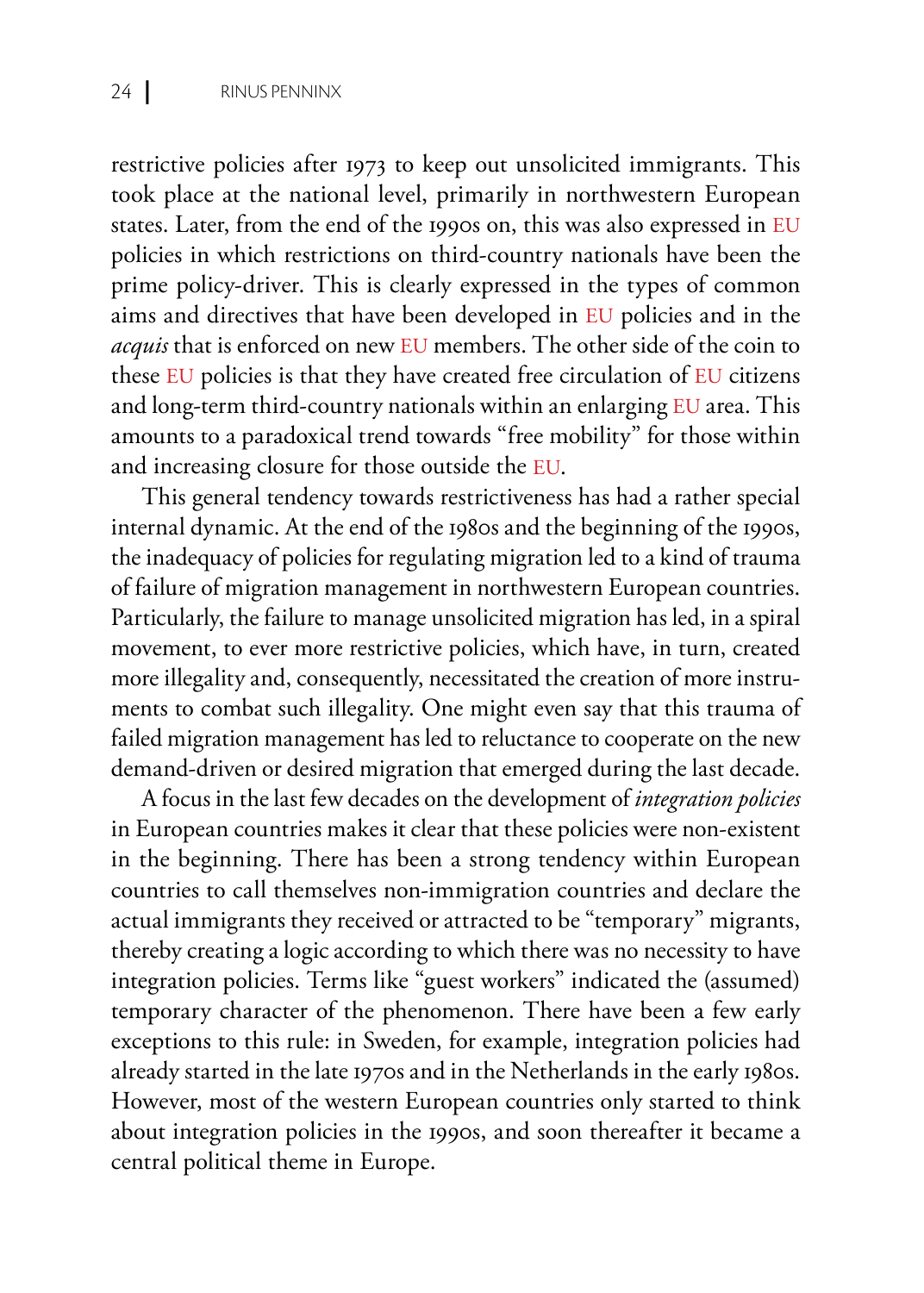Northwestern European countries have moved in recent years from a conception of integration policies that focused on the position of newcomers in society to one that primarily focuses on the cohesion of societies as a whole and on commonalities that are supposed to be crucial for such social cohesion. This has led to much more fundamental questions and discussions on the identity of immigration societies: "Who are we?" The outcomes of such discussions have consequences for newcomers and for what their integration should mean in the eyes of the society of destination. Some observers have called the recent policies in countries like Denmark and the Netherlands as "neo-assimilationist."**<sup>5</sup>** Within such a frame of policy thinking, the trauma of the failure of integration of earlier migrants nowadays backfires against the present migrants: they are now confronted with heavy requirements to integrate. The first steps of such a process sometimes have to be taken even before migration and as a precondition for admission into the country, as in the Dutch case. Migration and integration have clearly become connected, but in a very specific way.

A third domain of study and policy-making—that is *development and migration*—needs to be elaborated on as well. This topic was researched and policy options were explored in the 1960s and 1970s in a few countries, particularly in Sweden, the Netherlands, **<sup>6</sup>** Canada, and the UK. At that time, this was done from a more or less morally based development policy. However, the topic and the approach did not gain a substantial place in the agenda of later development policy. It simply seems to have disappeared from the radar of researchers and policymakers in the West in the 1980s and 1990s.

Recently, the Global Commission on International Migration (GCIM, 2005) has brought the topic of migration and development back on the

**<sup>5</sup>** See for the Dutch case: Penninx, 2006.

**<sup>6</sup>** In the case of Turkey, the REMPLOD project (1974-1978) is an example. REMP-LOD stands for Reintegration of Emigrant Manpower and Promotion of Local Opportunities for Development. See: Abadan-Unat et al., 1976, and Penninx and Van Renselaar, 1978.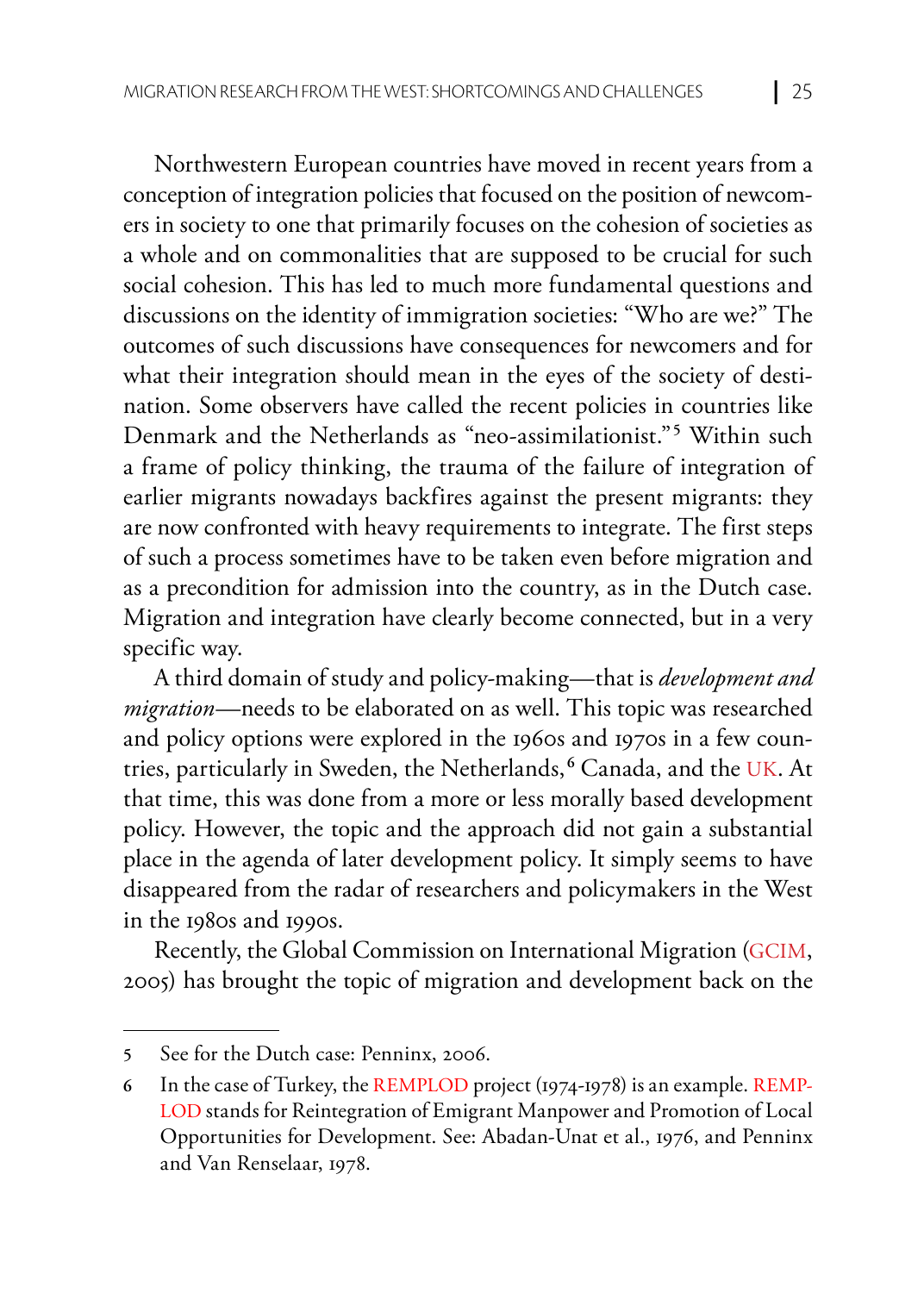policy agenda, not in the least, because the GCIM has been able to bring countries of origin and destination to the table for discussion on migration policies. That has made for a much stronger articulation of the possible contribution that migration could or should make to the countries of origin. Two basic questions shoulder this new approach: the first is what remittances can mean to these countries of origin in terms of economic, social and cultural development. The second is how the circulation of people and the circulation of brains can be brought to bear on development in the countries of origin of migrants. However, as soon as one thinks about how such conceptions of development in the countries of origin relate to the actual practice of both migration and integration policies in the countries of destination, it is possible to immediately observe many contradictions. How do the heavy requirements for the integration of immigrants in their countries of destination relate to the proposed promotion of circular migration that could possibly have advantages for the countries of origin in the long run? What should one think of the fact that present discussions between sending and receiving countries are dominated by questions such as the taking back of irregular migrants - a preoccupation of the immigration policies of destination countries?

The new dynamics of migration and integration have thus led to policy changes in each of the formerly separate policy domains of migration, integration, and migration and development. However, one of the most significant new trends is that these policy domains have become more and more intertwined, in very specific and often contradictory ways. They give rise to new topics of study, involving different perspectives for researchers. Furthermore, they accentuate the need for new comprehensive thinking.

#### Research on Migration, Settlement and Social Cohesion

In the wake of the developments outlined above, research in Europe has developed and expanded in the course of time and followed roughly the timing of the migration phenomenon itself. Initially, in the 1960s and 1970s, individual researchers engaged in such research, often focusing on one particular flow of migrants or immigrant group. The 1980s witnessed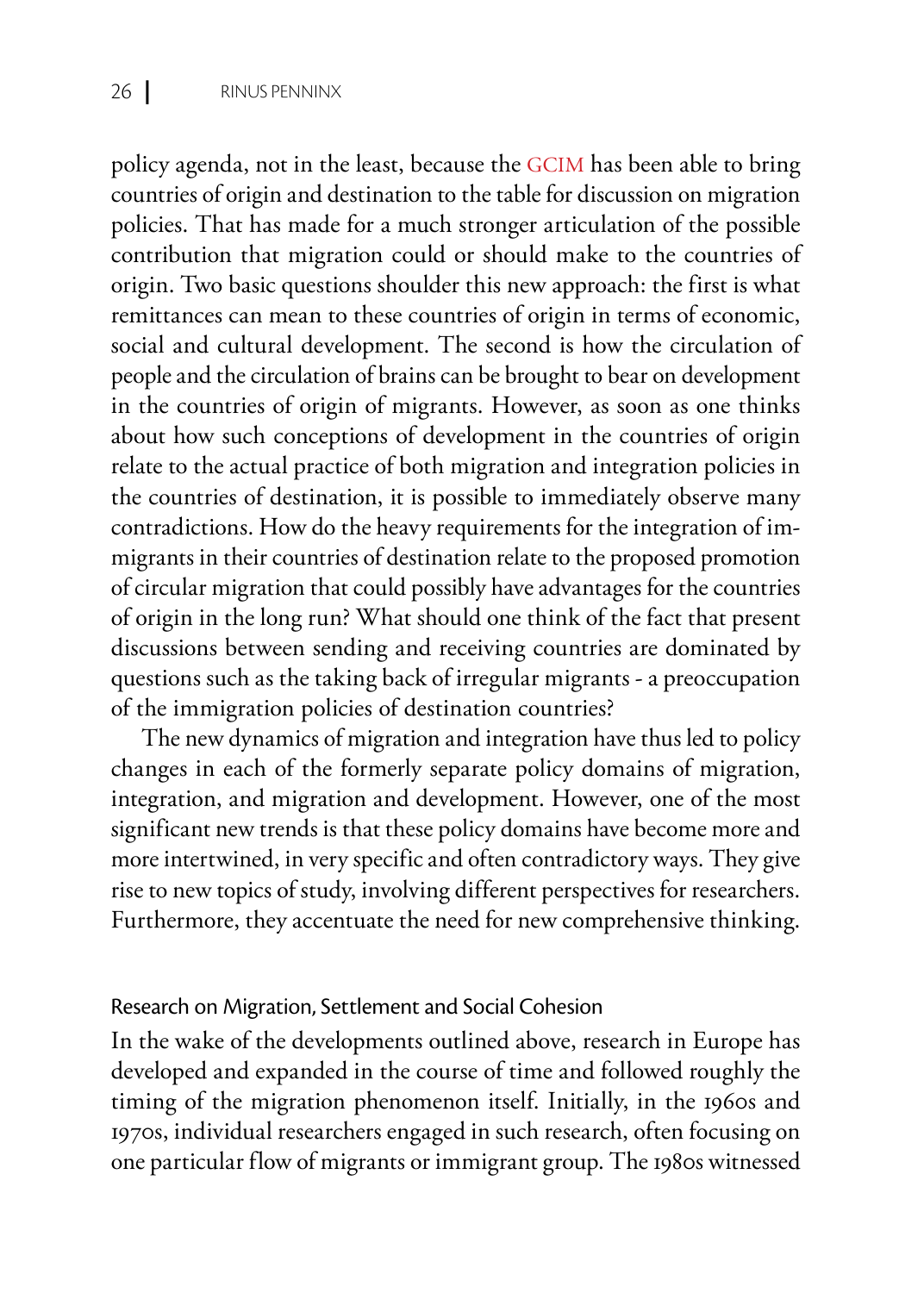the first research institutes with more comprehensive programmes: in Sweden (Centre for Research in International Migration and Ethnic Relations, CEIFO), in the United Kingdom (Centre for Research in Ethnic Relations, CRER), in France (Migrations Internationales, Espaces et Sociétés, MIGRINTER) and in the Netherlands (Centre for Race and Ethnic Studies, CRES; European Research Centre on Migration and Ethnic Relations, ERCOMER; Institute for Migration and Ethnic Studies, IMES). This pattern expanded to other western European countries and to the southern countries in the late 1990s.

Traditionally, migration and integration research was strongly embedded in national contexts, both in terms of the framing of its questions and its funding. As a consequence, it strongly reflected national concerns and perspectives. Topics and priorities accordingly were related primarily to destination countries. Most of that research was, moreover, monodisciplinary.**<sup>7</sup>**

It was the IMISCOE Network of Excellence that offered a possibility to try to overcome the fragmented nature of research, and in doing so provided a coherent and more comprehensive analytic and empirical basis for policies and for public discourse on international migration and integration.

The first diagnosis that IMISCOE made concerning the state of the art of research in Europe had a double message. On the one hand, there was a growing amount of research available; on the other, there were signifi-

**<sup>7</sup>** This phenomenon of embeddedness of research in national contexts was coined "Methodological Nationalism" by Wimmer and N. Glick-Schiller (2003). Such traditions have often developed in a context in which the funding of research is significantly influenced by policy interests. It implies a strong focus on the national case that may lead not only to a lack of cross-national comparison, but also to specific foci of research. In general, more attention is given to migrants as the object of study than to the receiving society. The crucial questions to be researched also reflect the perspectives of receiving countries rather than those of sending countries. See also Ali-Ali and Koser, 2002. Recent publications such as Bommes (2006), Lavenex (2005), and Vasta and Vaddamalay (2006) substantiate (the limitations of) such national traditions.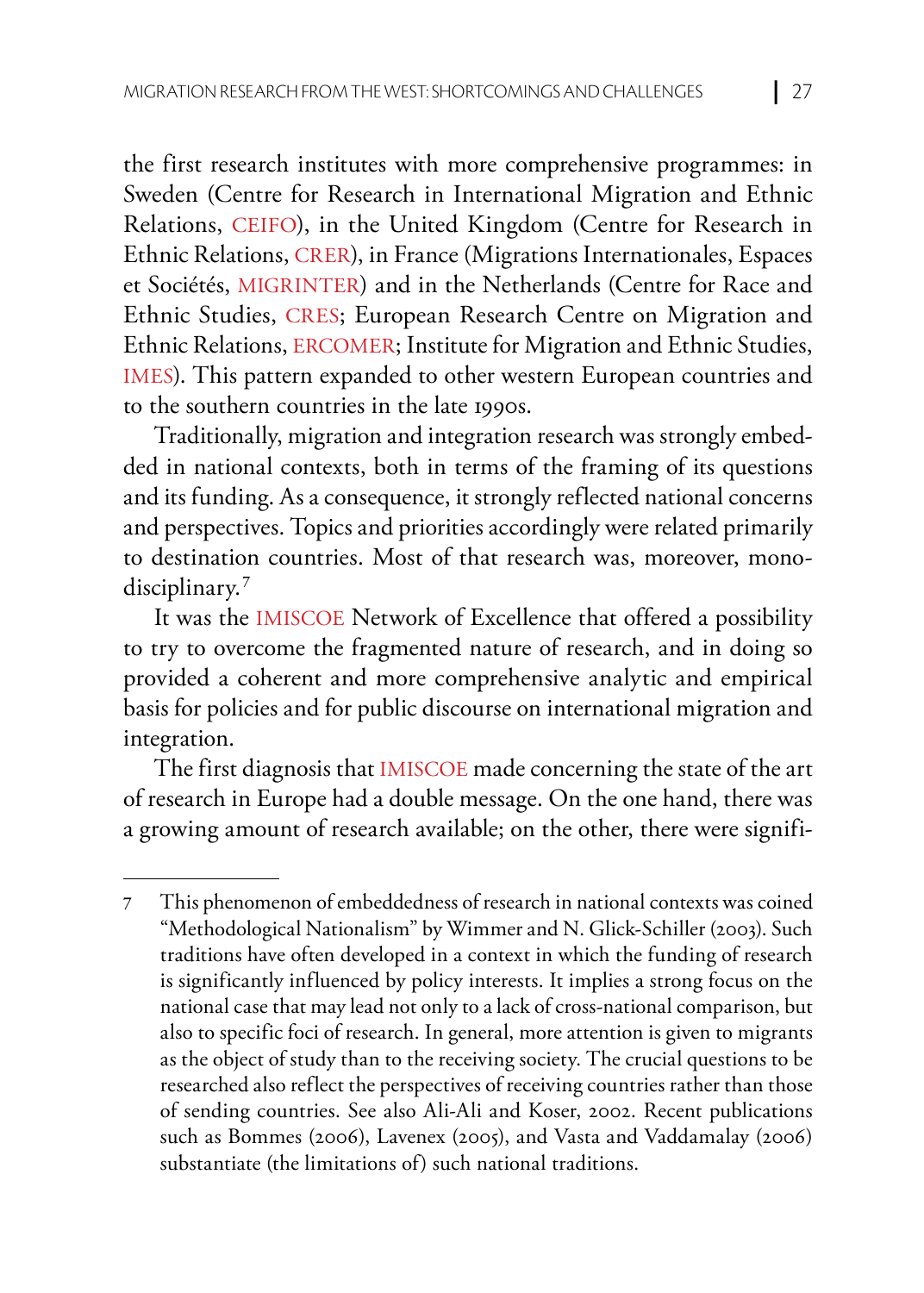cant gaps in empirical data and, more importantly, there was the general recognition that research failed to produce comprehensive insights on present migration processes and their consequences for migrants and their communities, and for countries of origin and destination. In other words, research in Europe had not kept pace with developments in the field it studied. The most common weakness of European research on migration and integration issues was that it was fragmented in three forms: a lack of comparative research, a lack of cooperation among disciplines, and a lack of integration of the different levels at which phenomena are studied.

#### Challenges for the Organisation of Research

Amending such weaknesses necessitates specific efforts in the organisation and methodology of research. The following section will dwell on each of these causes of fragmentation and indicate how these can be remedied.

#### Lack of Comparative Research

There is a consensus both on the lack of comparative research and on the expectation that systematic comparison will bring a scientific knowledge base a big step forward. However, what are its implications in practice? The challenges lay on different levels that all have relevance in the design of a comparative research framework. The first and most practical level is that of the basic administrative data that are often used by researchers. It was reported that cross-national comparability of seemingly simple data such as those on migration is profoundly problematic. The problem is that administrative data are collected within a specified institutional context for specific purposes, using definitions that reflect their particular tasks, assumptions, and preoccupations. The problem for scientists—apart from the validity and reliability of the data within the system in which they are collected—in using such data for comparative purposes is essentially twofold: Do they measure the same phenomenon? Second, are they complete or representative? Critical assessment of comparability is thus a fundamental requirement here, possibly leading to practical proposals for change. IMISCOE has, in the meantime, initiated a number of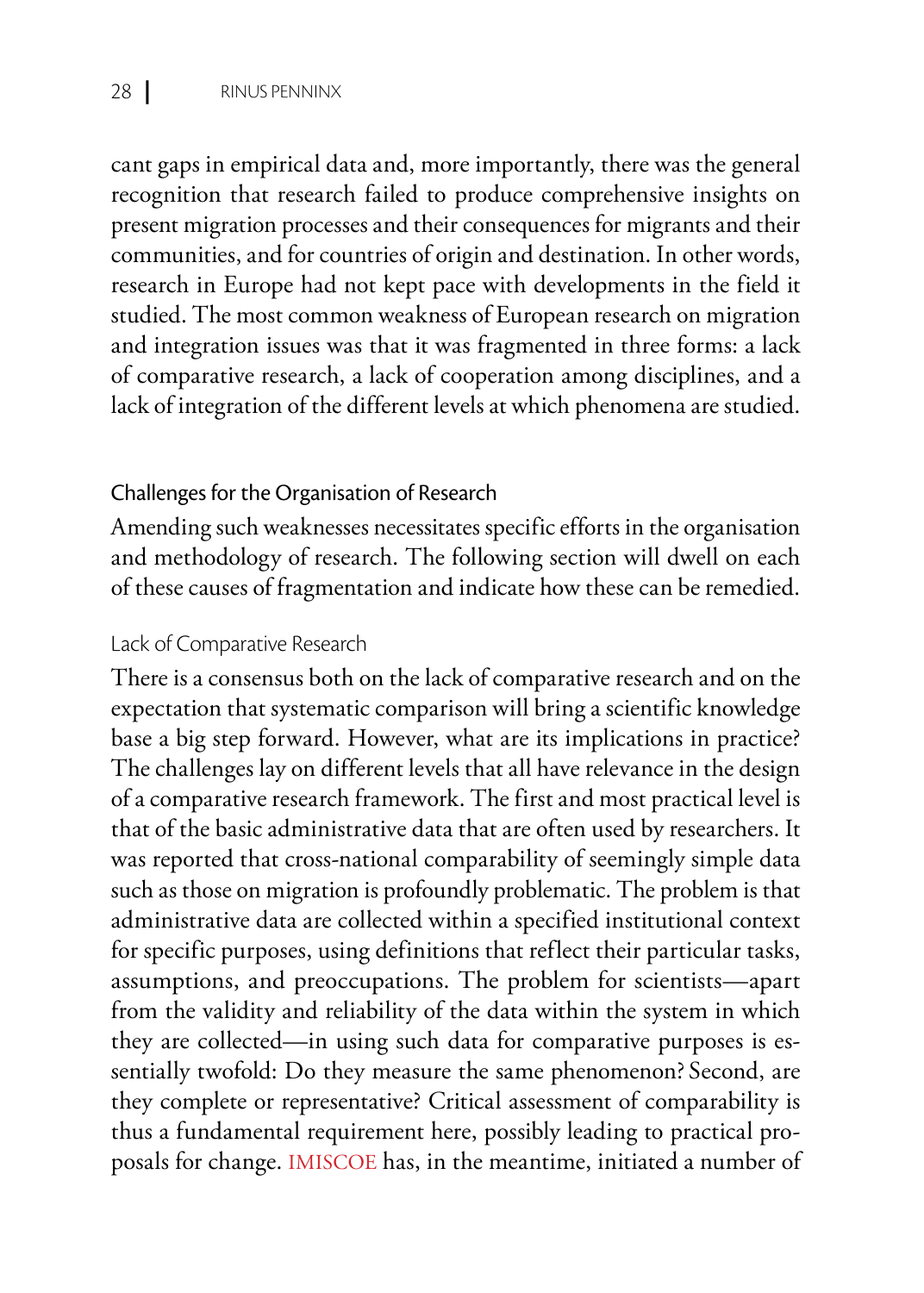projects like "Promoting Comparative Quantitative Research in the Field of Migration and Integration in Europe" (PROMINSTAT)**<sup>8</sup>** and publications in this field.**<sup>9</sup>**

The second level is that of the design of comparisons. A research design that compares different immigrant populations within one national or local context will draw attention, by the choice of the design, to factors *within these immigrant populations* that explain the differential outcomes. A design that compares the same ethnic group within different national or local contexts, however, will focus on factors *within these contexts* that explain differences. The same holds true for comparisons in which time is additionally brought into the design. There remains significant work to be done to develop a toolkit of rigid comparison to combine the different but complementary forms of design, preferably in internationally coordinated research programmes. One of the most important initiatives in this field has been the project entitled "The Integration of the European Second Generation" (TIES project), a multi-comparative research project on the position of descendants of immigrants in Europe in eight countries and 15 European cities.**<sup>10</sup>**

The third level is that of concepts and terminology. The fact that the same terms are used in different national or local contexts—for example, integration policy or multicultural policies—may create the illusion that the same phenomena are addressed. Empirical research, however, has shown not only that the ideas and assumptions behind such policies are different, but also that the practice and measures of such policies vary considerably in different places and situations (Vermeulen, 1997). Another complication is that academic concepts may acquire a normative connotation in public and political discourse. This makes it difficult for scholars to use such concepts, particularly in communication with a broader audience. This has been described for the concepts of assimilation and

**<sup>8</sup>** See www.prominstat.eu

**<sup>9</sup>** See for example Fassmann et al. 2009. For more IMISCOE publications see http://www.imiscoe.org/publications/imiscoe/index.html

**<sup>10</sup>** See www.tiesproject.eu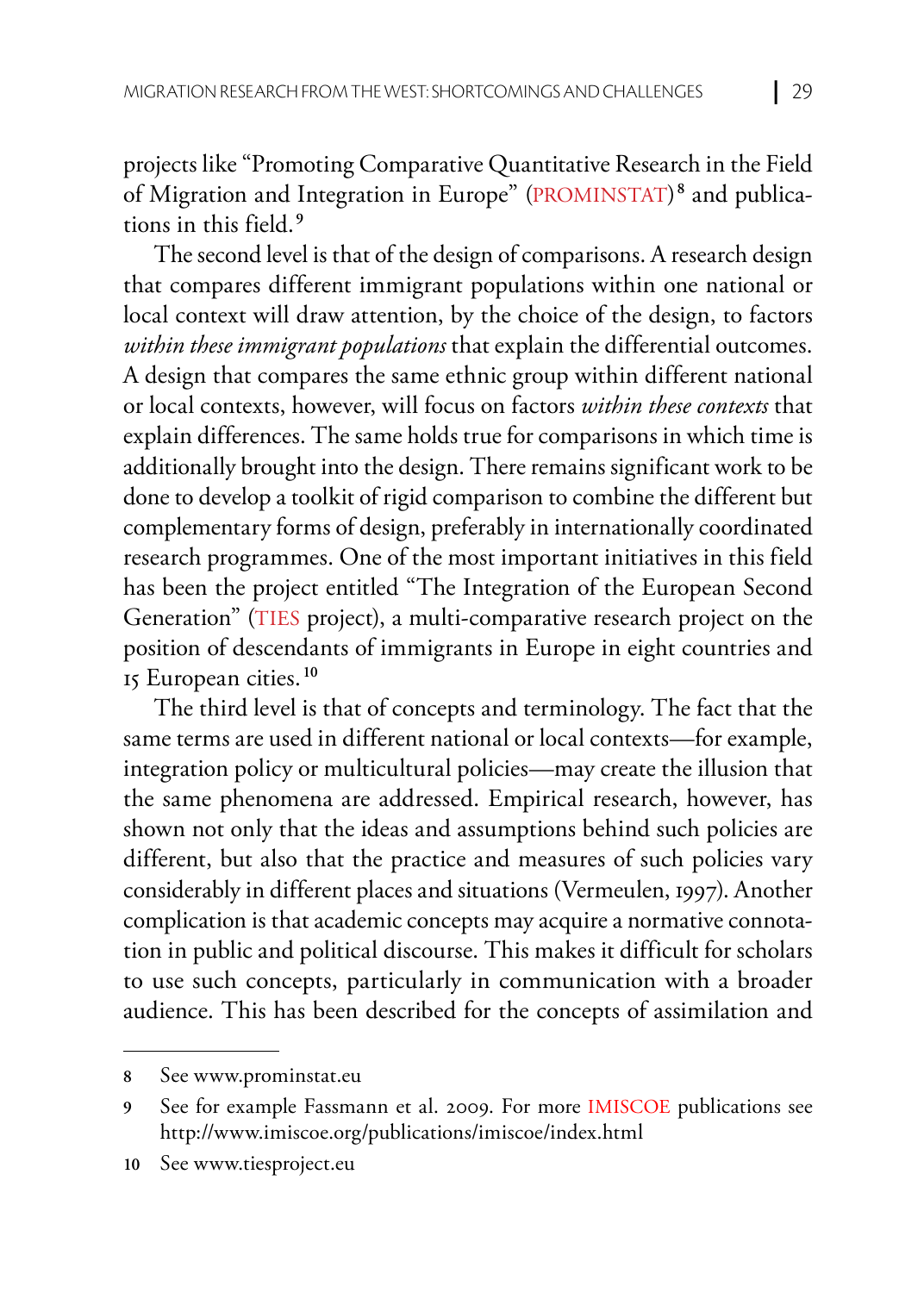integration and for the concept of multiculturalism. Therefore, scholars need to design analytical frameworks in which abstract concepts and notions are operationalised in a way that allows the collection of empirical data in the same manner in different contexts.**<sup>11</sup>** An interesting project in this respect is the project entitled "European Network of Cities for Local Integration Policies for Migrants" (CLIP project) that systematically compares local integration policies of around 30 European cities.**<sup>12</sup>**

Working on systematic comparative research is thus, scientifically, a significant challenge, and a costly one in practice, but it will advance research a fundamental step further. At the same time, it will provide a sound basis for policymakers who are increasingly looking across borders to see how other countries are dealing with the dilemmas they are confronted with.**<sup>13</sup>**

#### Multidisciplinarity/Interdisciplinarity

Critiques on the (non-)involvement of various disciplines in the study of migration and settlement refer to two factors. The first is the observation that in the past the research field was dominated by a limited number of disciplines, often anthropology, sociology, social geography, economics and law, while other disciplines, such as political science and history, came in relatively late. The second is that disciplines often develop their

**<sup>11</sup>** On a still relatively abstract level, the INTPOL study by Heckmann and Bosswick (2006) has delivered an analytical framework for the comparative study of integration processes of immigrants.

**<sup>12</sup>** See http://www.eurofound.europa.eu/areas/populationandsociety/clip.htm

**<sup>13</sup>** The key phrase in such international exchanges has become "to learn from best practices elsewhere." However, there is a problem here, too, of comparability, since any practice—bad, good, or best—is rooted in a local and national institutional setting; the crucial question is whether a good practice is transferable from one institutional setting to another. It is the knowledge about the mechanisms of a good practice and the conditions under which it works that makes it transferable, rather than the specific form it has taken at a certain moment and place. See for example Penninx (2009) on the transferability of One-Stop-Shops for service provision to immigrants.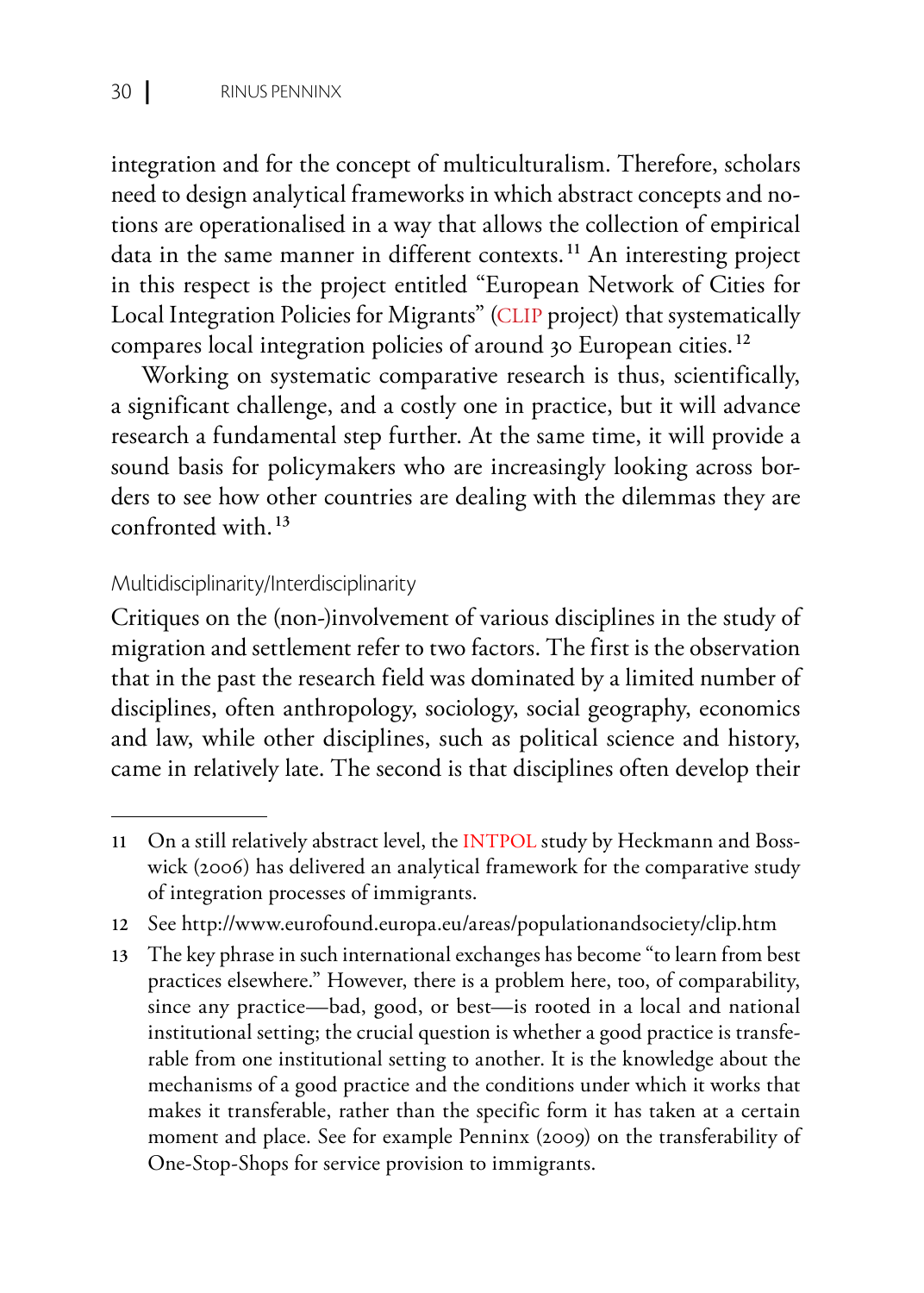research in relative isolation—this point is made strongly for economists, for example, but it can also be applied to other disciplines like history and law—and that we rarely see comprehensive multidisciplinary research, let alone interdisciplinary research projects.**<sup>14</sup>**

The challenge for future research is thus to transcend the old divisions of disciplines in research on international migration and settlement of migrants. Such cooperation across disciplines can be done most fruitfully when participants in such endeavours work from the strength of their own disciplines. This means that researchers should not be isolated or isolate themselves from their disciplines (to form another isolated thematic field of research on migration and settlement), but should act as active links between their discipline and the thematic field stimulating research on the thematic field within the discipline and bringing special expertise from the discipline to the thematic field.

In practice, this should be done at two levels. The first is to create multidisciplinary organisational structures, such as IMISCOE, which bring disciplines together and stimulate exchange and cooperation. The second, deeper level is to conceive and implement interdisciplinary projects and programmes in which such cooperation is built *ex ante* into the central questions and design, the collection of material, the analysis and reporting. IMISCOE has taken the first steps along this complicated trajectory in its nine Research Clusters, but much work is still to be done.

#### Integrating Levels of Analysis

Another form of fragmentation relates to levels (of units) of analysis and the lack of integration of these levels. This may express itself in a form where (mostly qualitative) research on the micro-level of small groups

**<sup>14</sup>** For practical purposes, the author prefer to use "multi-disciplinary" as a quality of research institutes, team, and programmes indicating that researchers of several disciplines are involved. I use "interdisciplinary" specifically as an adjective for research projects, indicating that the central questions and the design of the project are conceived as an integrated and complementary work across disciplines beforehand, which expresses itself in the coordinated collection of material, integrated analysis, and reporting.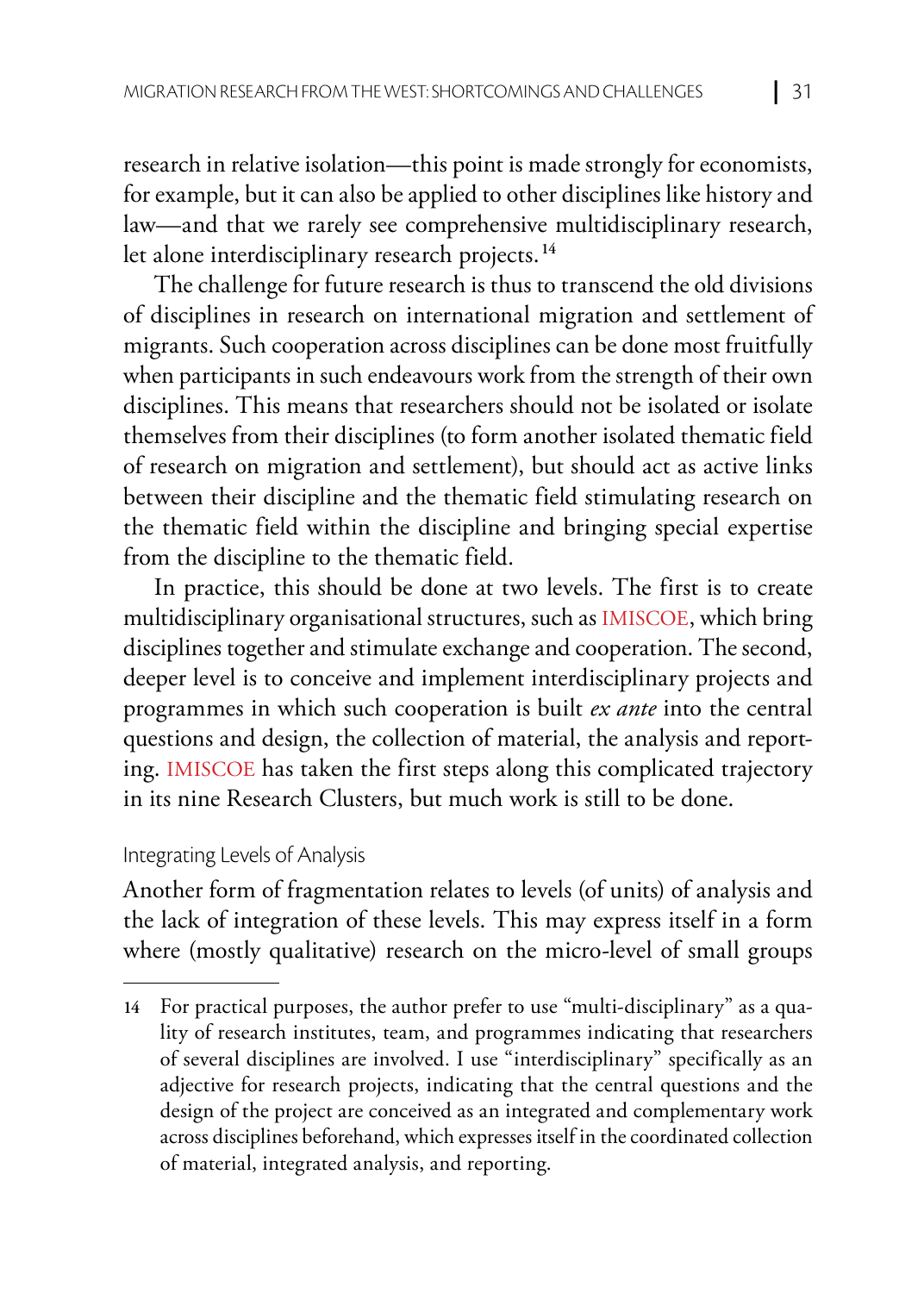does not seem to have any relation with (mostly quantitative) research on the aggregate level of groups or categories.**<sup>15</sup>** This classical kind of fragmentation is not unique to the field of migration and integration, but this observation does not make the challenge to overcome it less urgent or easier.

The fragmentation also takes a more space-based form, particularly when the unit of analysis refers to the different levels at which societies are politically organised and policy efforts are involved: the borough, the city, the region, the national state, and supra-national or international agents. While the nation-state dominated in research from the beginning, there is a growing body of research on the local level on the one hand, and on the international and supra-national level on the other. The relations between these levels and the complex ways in which they influence each other, however, are yet to be explored.

This form of fragmentation has a special dimension in the European context. Since the start of Europeanization in the form of the European Economic Community up to the present European Union, an ever more significant supra-national level has developed. Migration and mobility within the European Economic Community and later the European Union has been a topic of complicated interaction between national governments and European administrations—starting as far back as the 1950s (Goedings, 2005). Discussions focusing on immigration from outside the EU have grown in importance since the late 1990s and integration policies since 2003.**<sup>16</sup>**

There is a growing awareness among researchers of the need to overcome this fragmentation, and at the same time, an expectation that this will greatly enhance our understanding of policies and policy-making in the

**<sup>15</sup>** Admittedly, in migration studies this cleavage has been discussed since the late 1980s and "meso-level" mechanisms have been introduced to bridge the gap, particularly in the form of networks of different kinds. In integration studies, however, there is much less of an effort to bridge between the micro- and macro/ aggregate level.

**<sup>16</sup>** For a concise overview see Van Selm and Tsolakis (2004).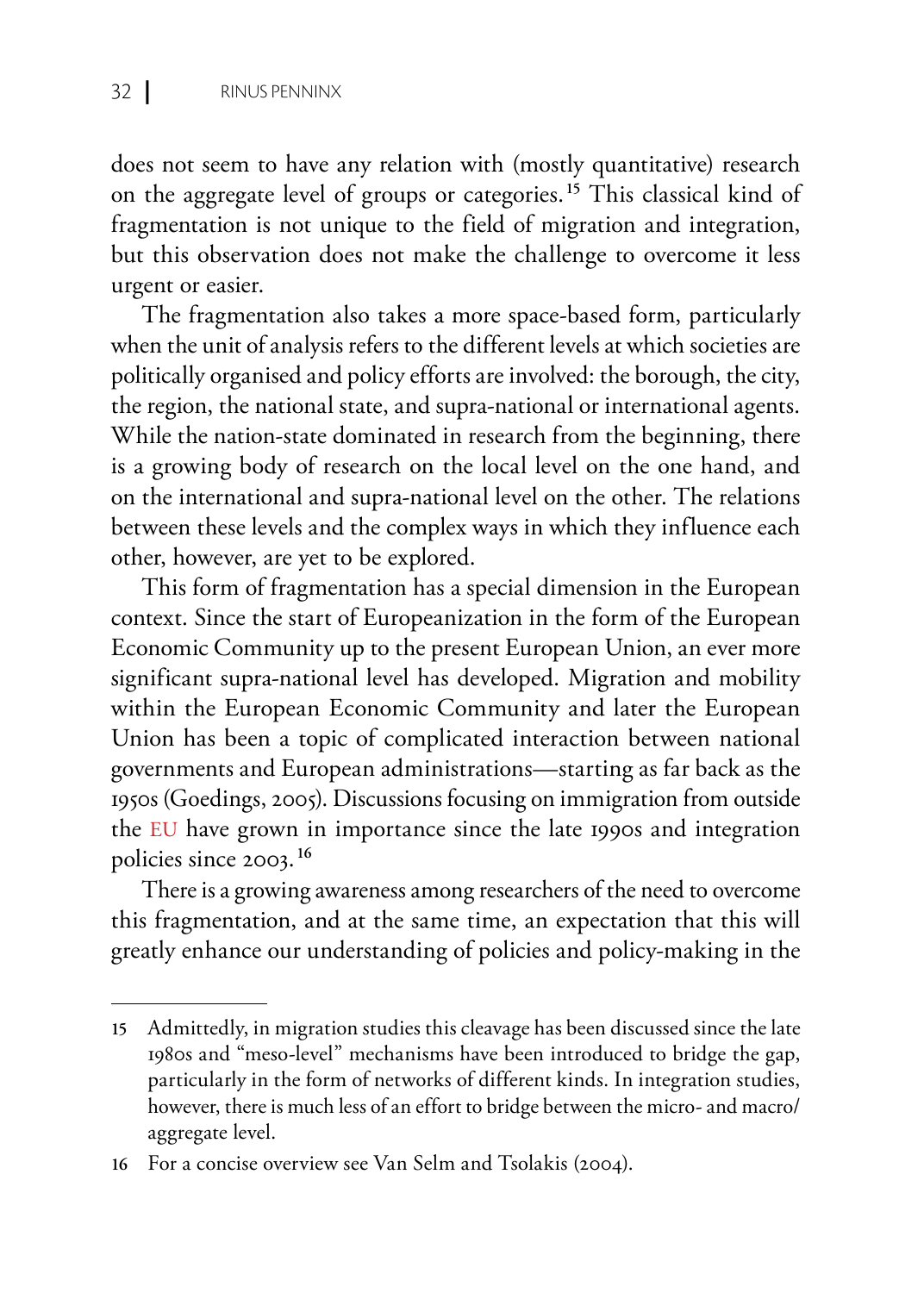field. The theme of "multi-level governance of migration and integration" has been the focus of a special cluster of researchers within IMISCOE. Some work has been done, but it is only a start of a promising field of research.

## New Perspectives on Immigration and Integration Research in Europe

Apart from improvements in the organisation of research by involving relevant disciplines, using comparison as a strategic tool and designing research that comprises more levels and takes into account the interaction between them, the original diagnosis of the State-of-the-Art of research in Europe suggested also that we urgently need new theoretical and analytical perspectives. The term "perspective" here means looking at the field from a different angle and thus asking different questions, taking other units of analysis as a starting point, and collecting new kinds of empirical material. Specifically, three kinds of new perspectives are suggested.

#### Rethinking the Relation between Migration and Settlement

International migration and integration (or its alternative terms such as assimilation, incorporation or settlement) have established themselves in the past as more or less independent fields of research and theory. This is also partly reflected in the way the IMISCOE network has initially structured its research clusters. The first—international migration—is then defined as the spatial movement, voluntary or forced, of persons across political borders as a process, together with its causes and consequences. The second pertains to the process of settlement and integration of immigrants and their descendants in the society of destination and the consequences this has for these societies. Most of the existing body of theories in these fields is being developed on the basis of experience in traditional Anglo-Saxon immigration countries and by researchers from these countries.

Though it is useful to start from that knowledge and build on it, at the same time it transpires from the outline of developments in migration and integration in Europe that there are at least two kinds of problems stemming from such definitions and the implied division between migra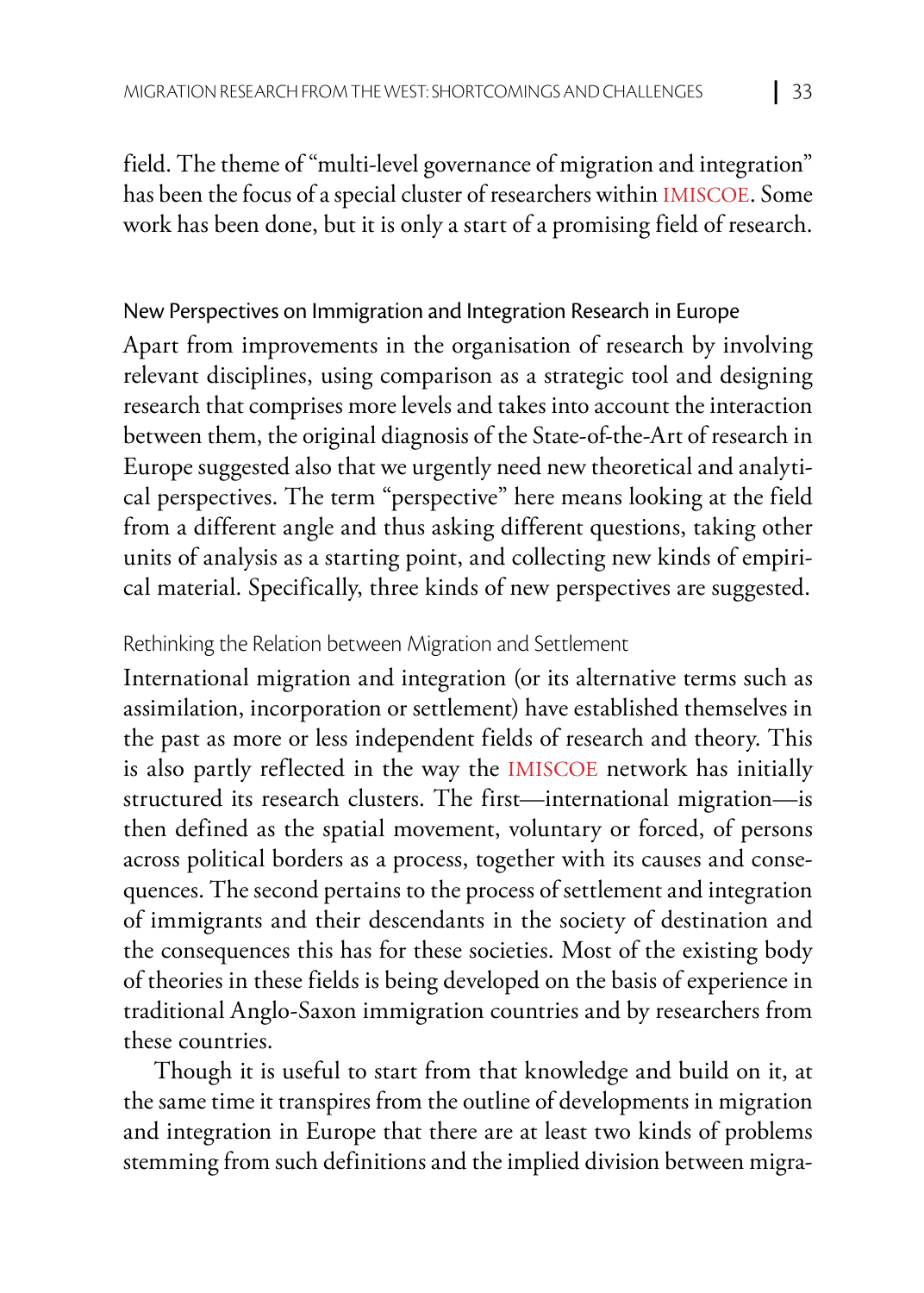tion and integration research. The first kind of question arises when we see migration and integration as self-contained and independent fields of research, thus decoupling migration from settlement. As noted earlier, international migration has changed in character: the migration process has become more complex, more fluid, and less permanent. The implicitly assumed one-off movement and the time sequence of migration followed by a settlement process are increasingly blurred.

The second set of issues refers to a specificity of the European context: the fact that most European countries define themselves as non-immigration countries has far-reaching consequences both for international migration and integration as separate fields, and also for the nexus between the two fields, as it is mentioned above.

There is thus a need to reformulate the research field as one complex field rather than two separate ones and to introduce new perspectives and questions that focus on this more complicated interconnectedness. Focusing on the migrants themselves, one of these new perspectives is that of transnationalism. This notion basically challenges the above-mentioned assumptions of one-off movements, followed by gradual settlement, by asking pertinent questions about the nature and continuity of the ties of migrants with several places and communities and thus their simultaneous "integration" therein. Focusing on both sending and receiving societies, a number of new questions that interconnect migration and integration also arise (or are put in a different light). For example, how are migration and development issues influenced by new migration patterns, by the formation of transnational communities and by the integration policies of destination countries? How do arguments related to integration (and concrete policy measures in that field) influence admission and immigration policies and practices and the patterns of continued immigration and return?

#### Shifting the Focus from Migrants to Society

There is another observation on the state of the art of migration and integration research that hints at the need to introduce new perspectives: nearly all research in receiving societies focuses primarily on immigra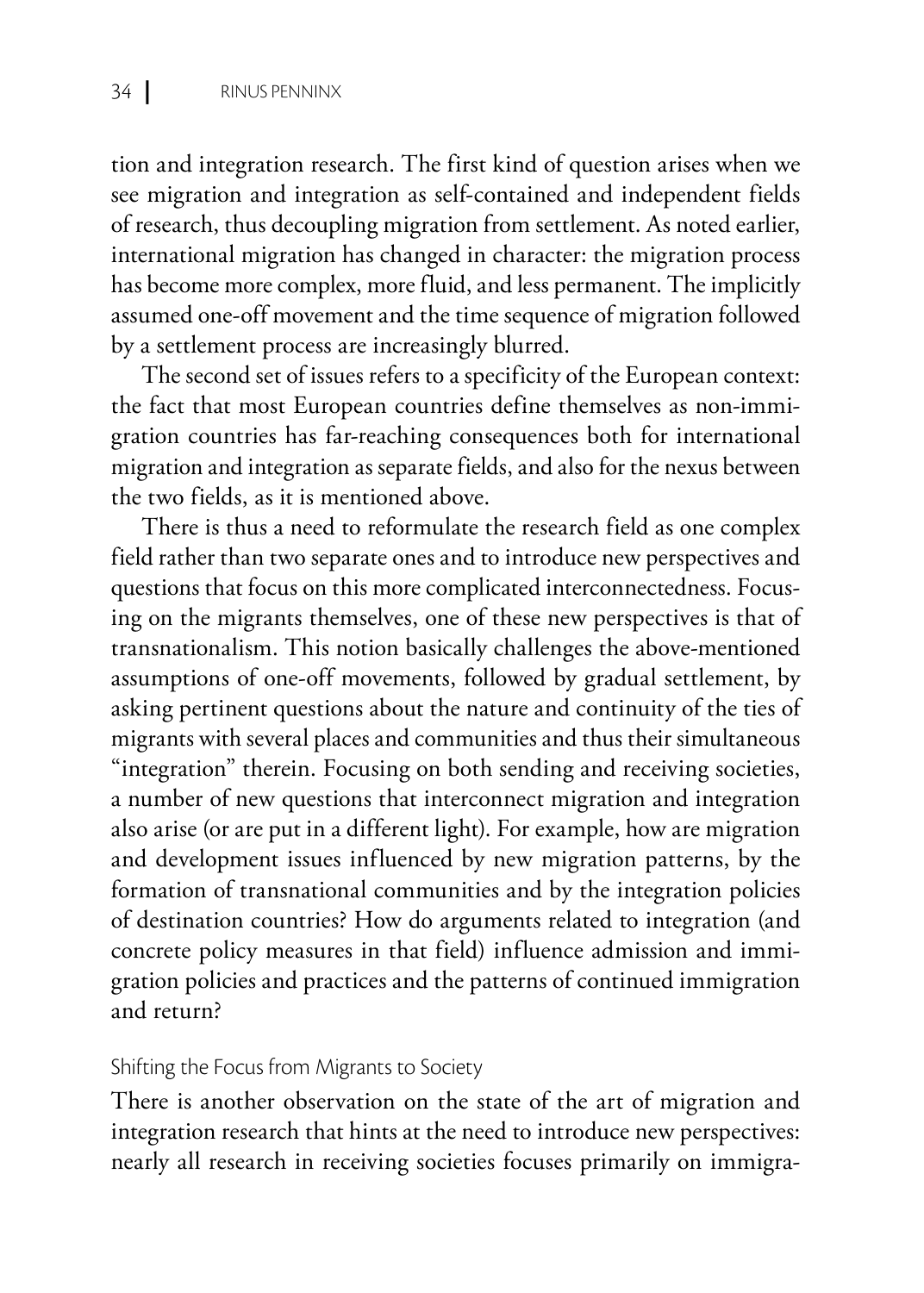tion and immigrants themselves and their integration, while the societal systems into which the phenomenon of immigration and the immigrants themselves are to be integrated are taken for granted. **<sup>17</sup>**

It is interesting to observe that the opposite is the case when the effects of migration on the societal structures of sending countries are studied. These effects have been studied under headings such as "brain drain," effects on families and households, on peasant economies, local markets, etc. More recently, the potential of migration and migrant communities for the development of regions of origin found much attention. Migration and development are apparently topics that are relevant and applicable for countries that send migrants, rather than for countries that receive them.

To put it ironically, migration research has looked more at the societal effects of the "absence of migrants" in sending countries than at the societal effects of the "presence of migrants" in receiving ones. However, if there is need to make sense of the difficult terms "integration" and "social cohesion"—beyond the political attractiveness of their semantics on a global, European, and nation-state level—we must include in our analysis the effects of migration on societal structures in Europe, as well. Europe with its nation-states has become—in an uneven process—a world region of international migration. If migration is linked to major social transformations, as is claimed by migration researchers and increasingly accepted as commonsense knowledge, then it needs to be demonstrated to what extent migration has affected the core structures of European immigrant-receiving societies themselves.

This general perspective leads to a focus on such issues as the shortterm and long-term effects of migration and the presence of immigrants on the various societal realms such as politics, the economy, law, science,

**<sup>17</sup>** Although in the new rhetoric of integration policy, the statement that integration is a two-sided process of change for migrants and the receiving society is accepted nowadays (see for example the Communication of the European Commission on Integration (European Commission, 2003) and the Common Basic Principles for integration policies have been approved by the Conference of Integration ministers in Groningen (European Commission, 2004), in practice we see the same strong focus on immigrants.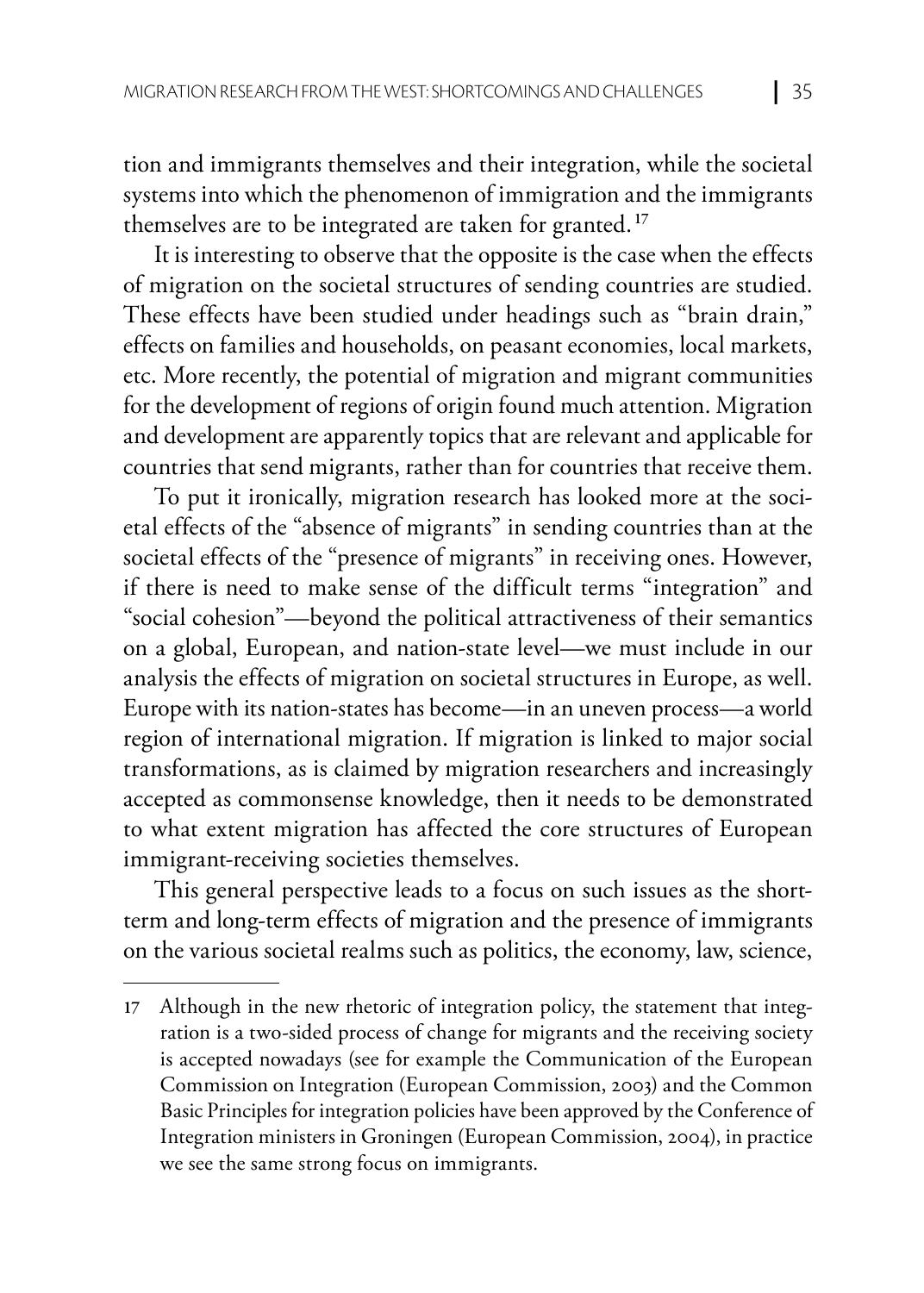education, health, religion, mass media, arts, sports, and the family. In asking such questions for each of the mentioned domains, several social levels, such as the institutional level and that of organisations and networks, and their interactions should be taken into account.

#### Perspectives "From Outside"

The foregoing observations on new perspectives refer to imbalances within the thematic field of international migration, integration, and social cohesion and suggest ways to address them. However, this thematic area should not be regarded as an isolated one. New issues and questions arise when the thematic field is seen in a broader perspective. Only three examples are mentioned below.

The first perspective looks at international migration as just one of the forms that spatial mobility may take. Systematic comparison with other forms of mobility that do not imply crossing national borders, such as internal migration, or that have a shorter time horizon, such as cross-border commuting, tourism and business travel, may bring the special characteristics and underlying mechanisms of international migration to the fore.

A second, much broader perspective is the one that nowadays goes under the term "globalisation." From such a perspective, important questions arise as to how physical migration of people across borders relates to the "travel" of other things—money, goods, ideas, and cultural and religious meanings and practices, some of which are physical, others much less so, or not so at all—across the same borders. What do such relations mean for viewing the process of settlement of immigrants?

A still broader perspective is to look at international migration, its causes and consequences as part of the study of the transformation of societies. This means that the phenomenon is then looked at as part of more general transformations, and the question becomes how it fits into the broader study of social change. Again, interesting beginnings have been made in exploring such new perspectives, but much work has yet to be done.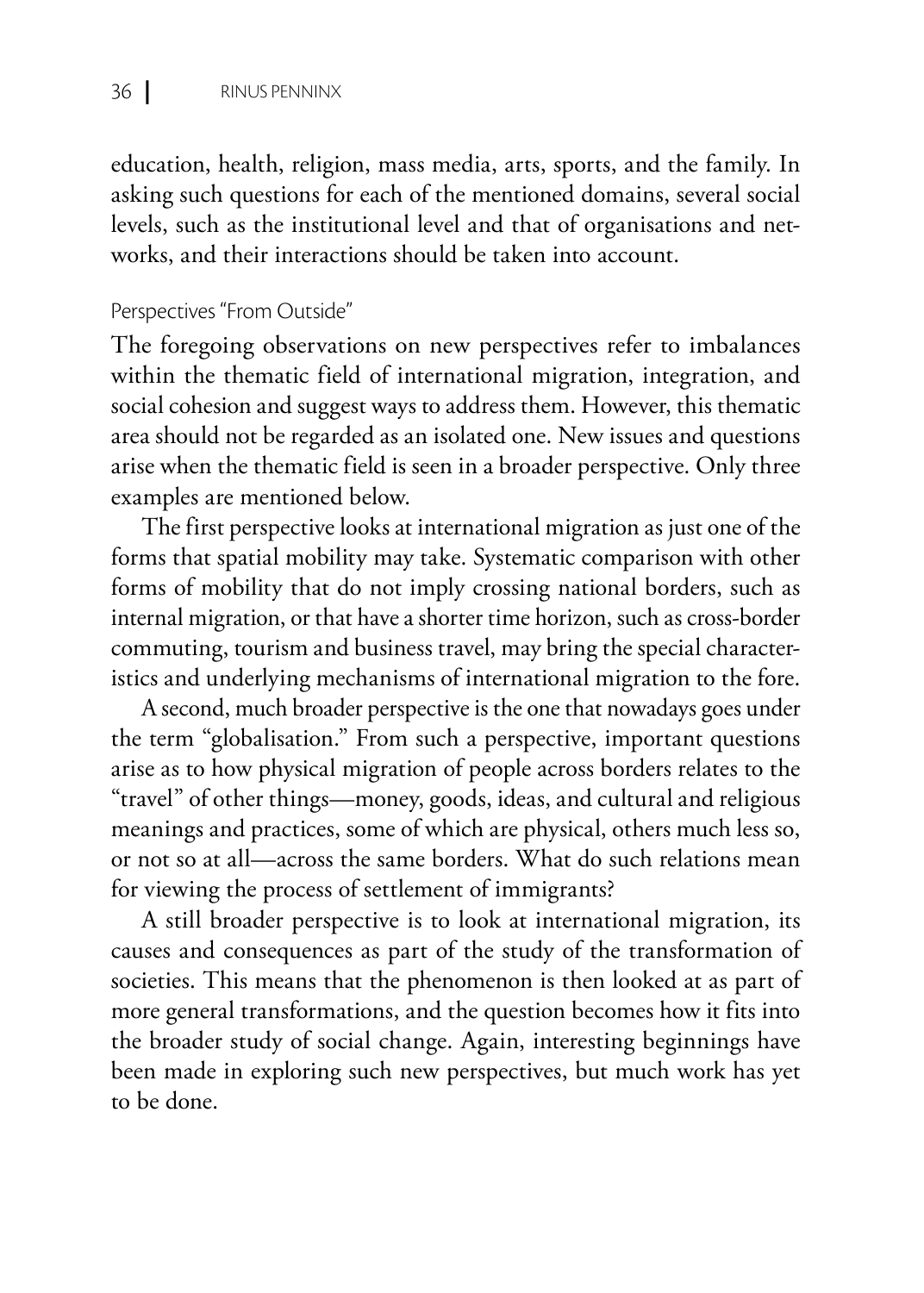#### By Way of Conclusion

The foregoing analysis of the weaknesses and possible remedies of research in the West is primarily an internal critique. Within IMISCOE, a serious programme of revision was devised. An implicit assumption in doing so is that the more diversity we bring into the academic community that works on such a programme, more warrantees are necessary to make progress in renewing and improving our research.

It is in that light that the new IMISCOE Research Network has recently invited new members that can bring new perspectives and experiences. One of these invited institutes is MiReKoc. MiReKoc was the first new member of the IMISCOE Research Network. MiReKoc will bring in its special contribution into IMISCOE, whether that is "a perspective from the East" or any other relevant contribution.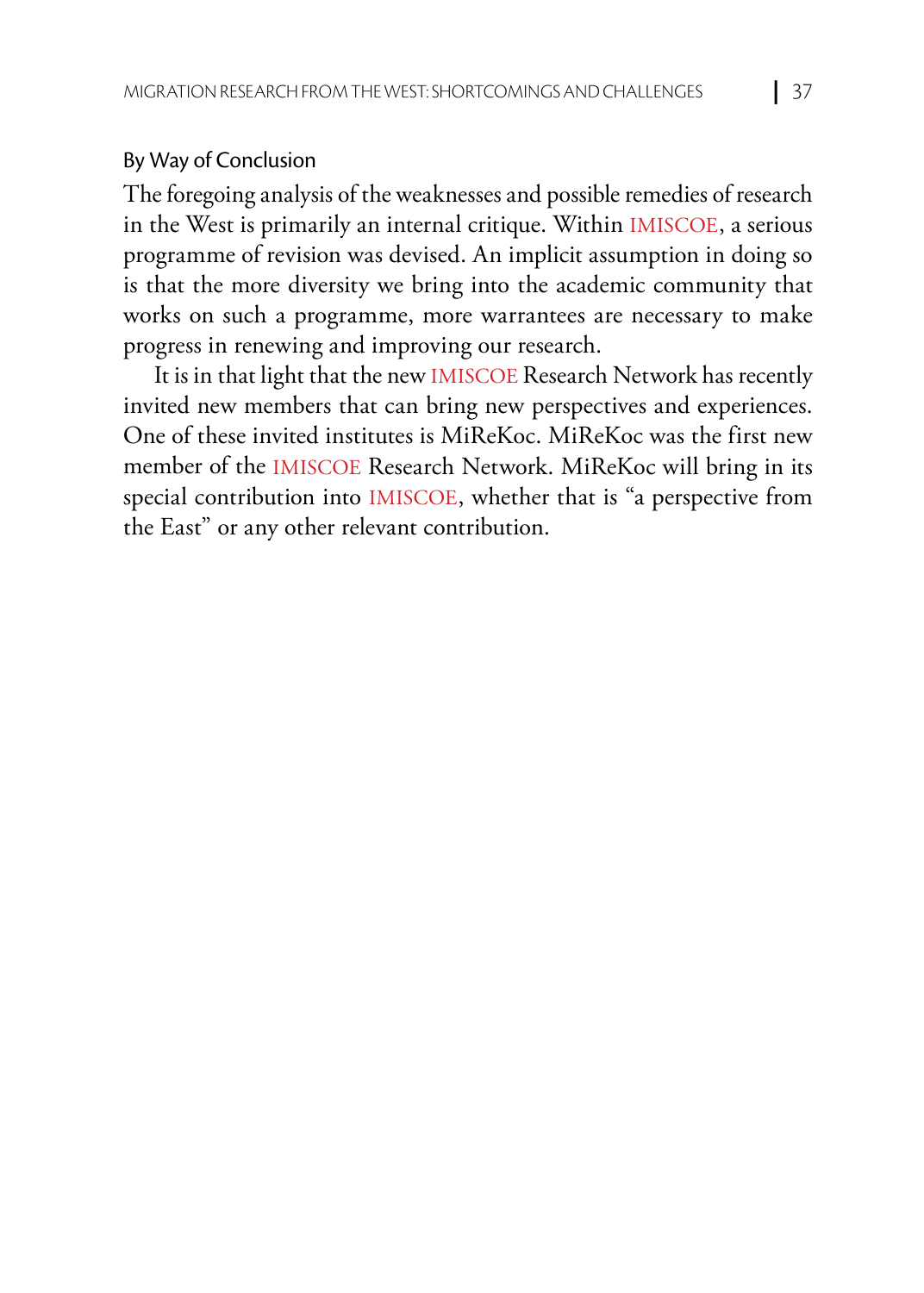#### **REFERENCES**

- Abadan-Unat, N., R. Keleş, R. Penninx, H. van Renselaar, L. van Velzen and L. Yenisey (1976) *Migration and Development. A Study of the Effects of International Labor Migration on Boğazliyan District*. Den Haag/Ankara: NUFFIC.
- Ali-Ali, N. S. and K. Koser (2002) *New Approaches to Migration? Transnational Communities and the Transformation of Home.* New York and London: Routledge.
- Bommes, M. (2006) "Migration and Migration Research in Germany," in *International Migration and The Social Sciences: Confronting national Experiences in Australia, France and Germany*, eds. E. Vasta and V. Vaddamalay, pp. 143-221. Houndmills, Basingstoke: Palgrave Macmillan.
- Bommes, M. and E. Morawska (eds.) (2005) *International Migration Research: Constructions, Omissions and the Promises of Interdisciplinarity.* Aldershot: Ashgate.
- European Commission (2003) Communication on Immigration, Integration and Employment June 3, 2003. http://eur-lex.europa.eu/LexUriServ/Lex-UriServ.do?uri=COM:2003:0336:FIN:EN:PDF, last access date: 02.08.2013.
- European Commission (2004) Common Basic Principles for Integration, adopted by the JHA Council on November 19, 2004. http://eur-lex.europa.eu/ LexUriServ/LexUriServ.do?uri=COM:2005:0389:FIN:EN:PDF, last access date: 02.08.2013.
- Fassmann, H., U. Reeger and W. Sievers (eds.) (2009) *Statistics and Reality: Concepts and Measurements of Migration in Europe*. Amsterdam: AUP (IMIS-COE series).
- GCIM (2005) *Migration in an Interconnected World: New Directions for Action.* Global Commission on International Migration October 2005. http://www. gcim.org/en/finalreport.html
- Goedings, S.A.W. (2005) *Labor Migration in an Integrating Europe: National Migration Policies and the Free Movement of Workers, 1950-1968*. The Hague: SDU.
- Heckmann, F. and W. Bosswick (2006) Integration and Integration Policies. IMISCOE Network Feasibility Study. Working paper. http://www.efms. uni-bamberg.de/pdf/INTPOL%20Final%20Paper.pdf, last access date: 02.08.2013